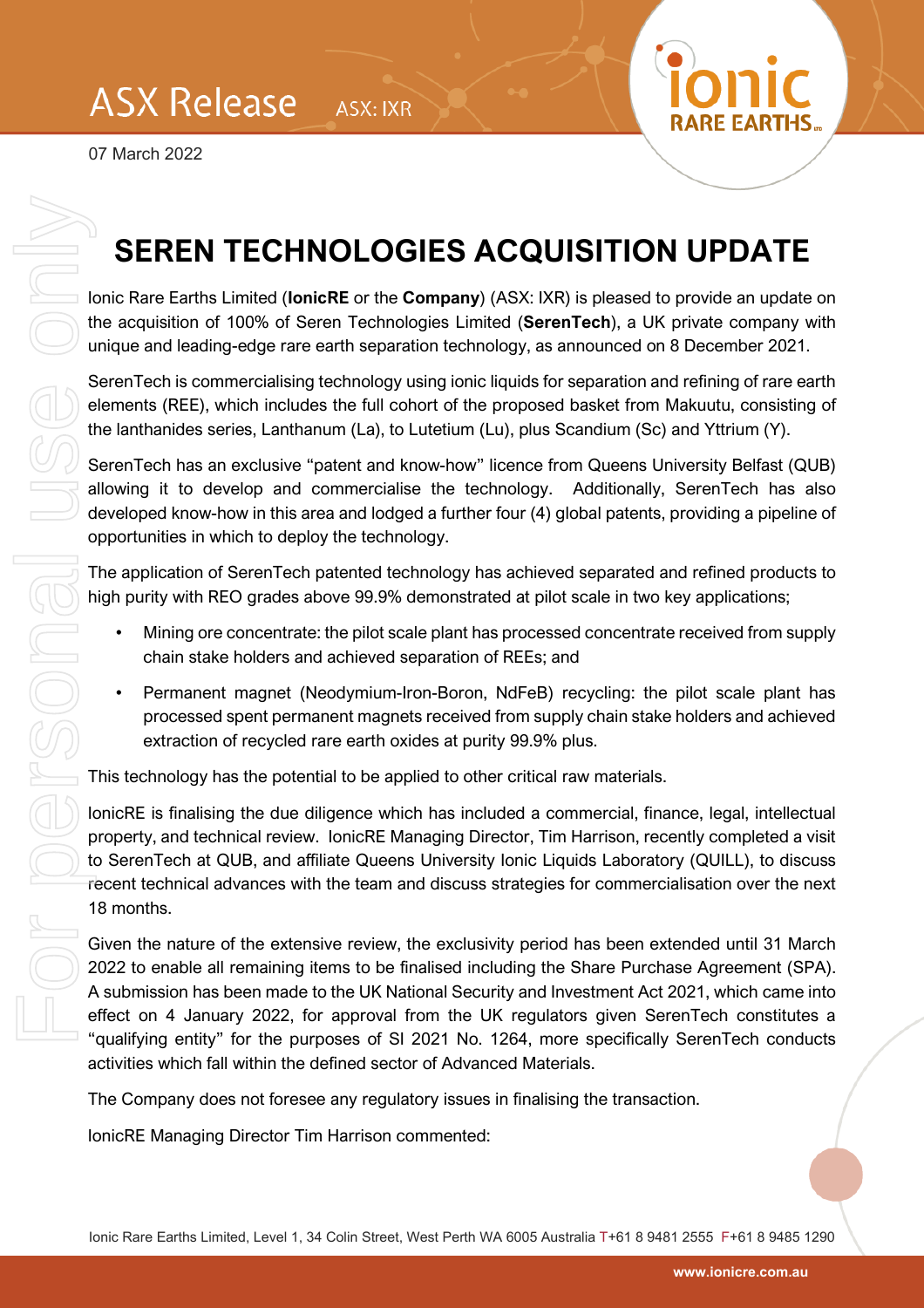*"The due diligence process has to date identified no issues for IonicRE and vendors to finalise the transaction, and planning is progressing well for the integration of SerenTech and the team into IonicRE.* Together we have been mapping out a strategy to accelerate the development of the *technology, specifically in magnet recycling applications across the EU, UK, and USA, plus supporting the efforts of IonicRE in optimising the flowsheet design for a rare earth refinery to unlock the basket potential of the Makuutu Rare Earths Project. We look forward to completing the transaction at the earliest opportunity."*

## **Acquisition Rationale**

The acquisition of SerenTech delivers IonicRE an immediate rare earth separation and refining capability to target high purity products. Most attractive is the demonstrated capability to recycle NdFeB magnets via extraction of the individual REE content to produce high purity REO products, which we expect will provide a step change to magnet recycling appeal globally.

SerenTech has demonstrated capability to separate magnet rare earths Neodymium (Nd), Praseodymium (Pr), Dysprosium (Dy) and Terbium (Tb) for modest capital requirements. This presents an opportunity for targeted deployment in key markets in the US, Europe, and Asia where existing inventories of magnets exist and where the current recycling technology fails to be able to achieve similar REE extraction results, thus providing a step change advantage and the ability to take an early mover position in new NdPr supply.

Opportunities have been identified for near term demonstration and deployment of the technology to help bridge the shortfall in magnet REE's (Nd, Pr, Dy and Tb) supplied to western markets where demand is expected to grow by up to 20% compounded annually. Shanghai Metals Market (SMM) recently forecast the recycling of NdFeB scrap is likely to be the largest growth of NdPr supply from 202[1](#page-1-0) to 2025<sup>1</sup>.

## **About Seren Technologies Limited**

Seren Technologies Limited is a subsidiary of Seren AG, a private equity company based in Switzerland, with a focus on early-stage development of new technologies, which provides or facilitates financing and seeks to add value through investment analysis, corporate structuring, and business development.

Since its founding in 2015, SerenTech has developed processes for the separation and recovery of REEs from mining ore concentrates and waste permanent magnets with the potential to provide a step change in efficient, non-hazardous, and economically viable processing with minimal environmental footprint compared to current practices. SerenTech has developed a toolkit of separation techniques and solvent systems incorporating both conventional organophosphorus extractants and ionic liquids (ILs) that can be combined to and applied to different mixed rare earth feeds.

<span id="page-1-0"></span><sup>1</sup> [https://news.metal.com/newscontent/101669714/Scrap-Recycling-Likely-to-be-the-New-Growth-Engine-of-](https://news.metal.com/newscontent/101669714/Scrap-Recycling-Likely-to-be-the-New-Growth-Engine-of-PrNd-Market-in-2021-2025/)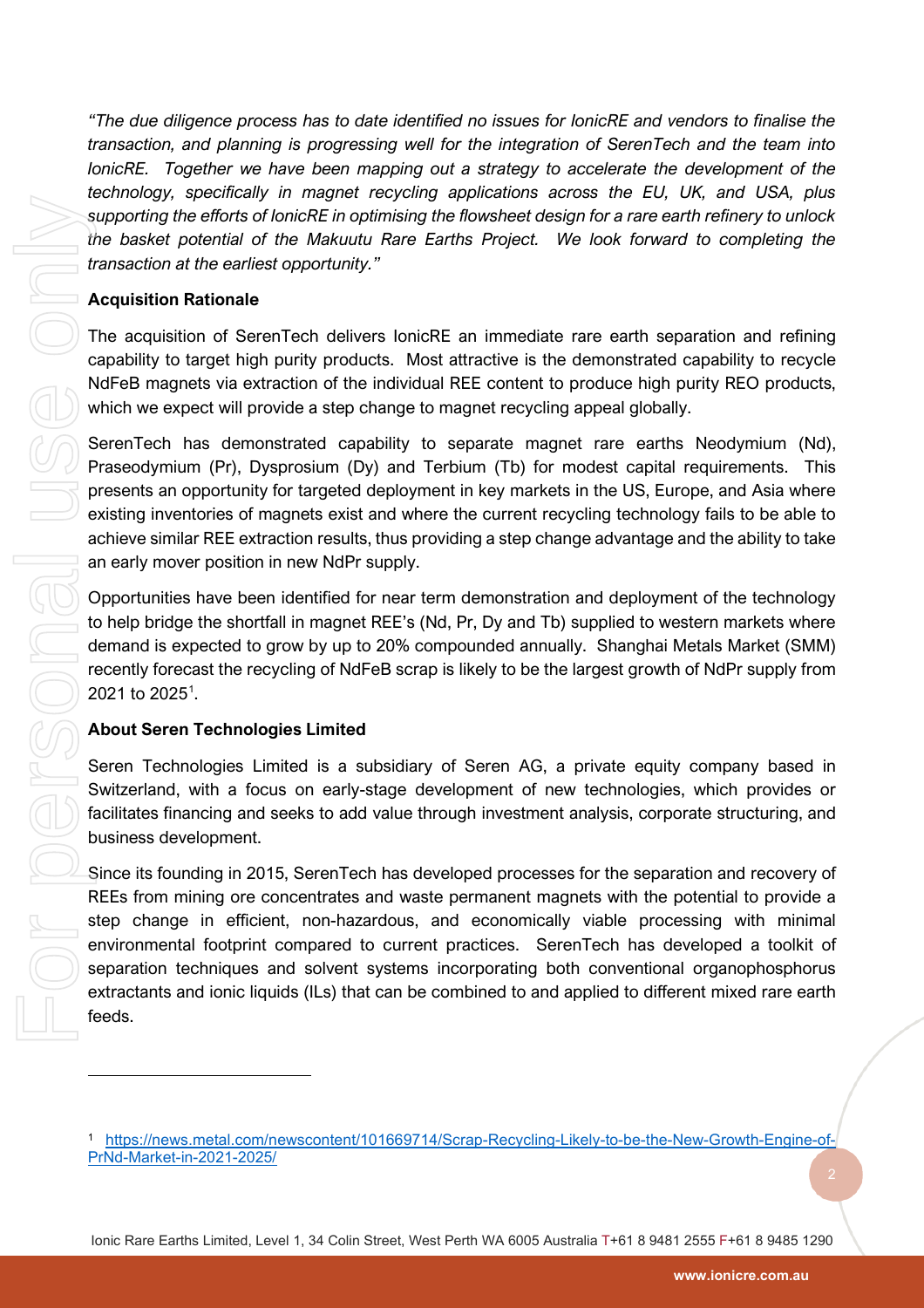SerenTech's process uses an alternative and more environmentally benign extractant, an optimised ligand, for rare earth metal extraction, separation, and processing.

The technology developed by SerenTech has several advantages compared to existing or alternative options with respect to the industrial processing of rare earths:

- The ionic liquid is fully recyclable to the extent the ligand can be considered a capital rather than operational cost.
- Greatly reduced acid consumption, with optimum pH levels between 2 and 4 throughout the whole process.
- High separation factors for individual REE separation and refining capability.
- There are no toxic waste products, and
- Potential to tune the ligands to focus on pairings or groupings of rare earths, giving greater flexibility in approaching the separation of rare earths from mining feed sources.

Impressively, work to date has demonstrated capability for REEs to achieve near complete extraction from lower quality spent magnets and waste (swarf) to near complete recovery to high value rare earth oxide (REO) product quality exceeding 99.9% REO.

This presents a potential opportunity to provide a first mover advantage post acquisition to IonicRE in the industrial elemental extraction of REEs from spent magnets and waste, enabling near term magnet REO production capability to satisfy growing demand and lagging new supply chains.



**Figure 1: Magnet recycling potential of ionic liquids technology developed by SerenTech.**

The technology developed by SerenTech provides considerable benefits over alternative magnet recycling technology presently being marketed and operated, including hydrogen decrepitation, which simply breaks down spent magnets and swarf to be recast as magnets of the similar or lesser